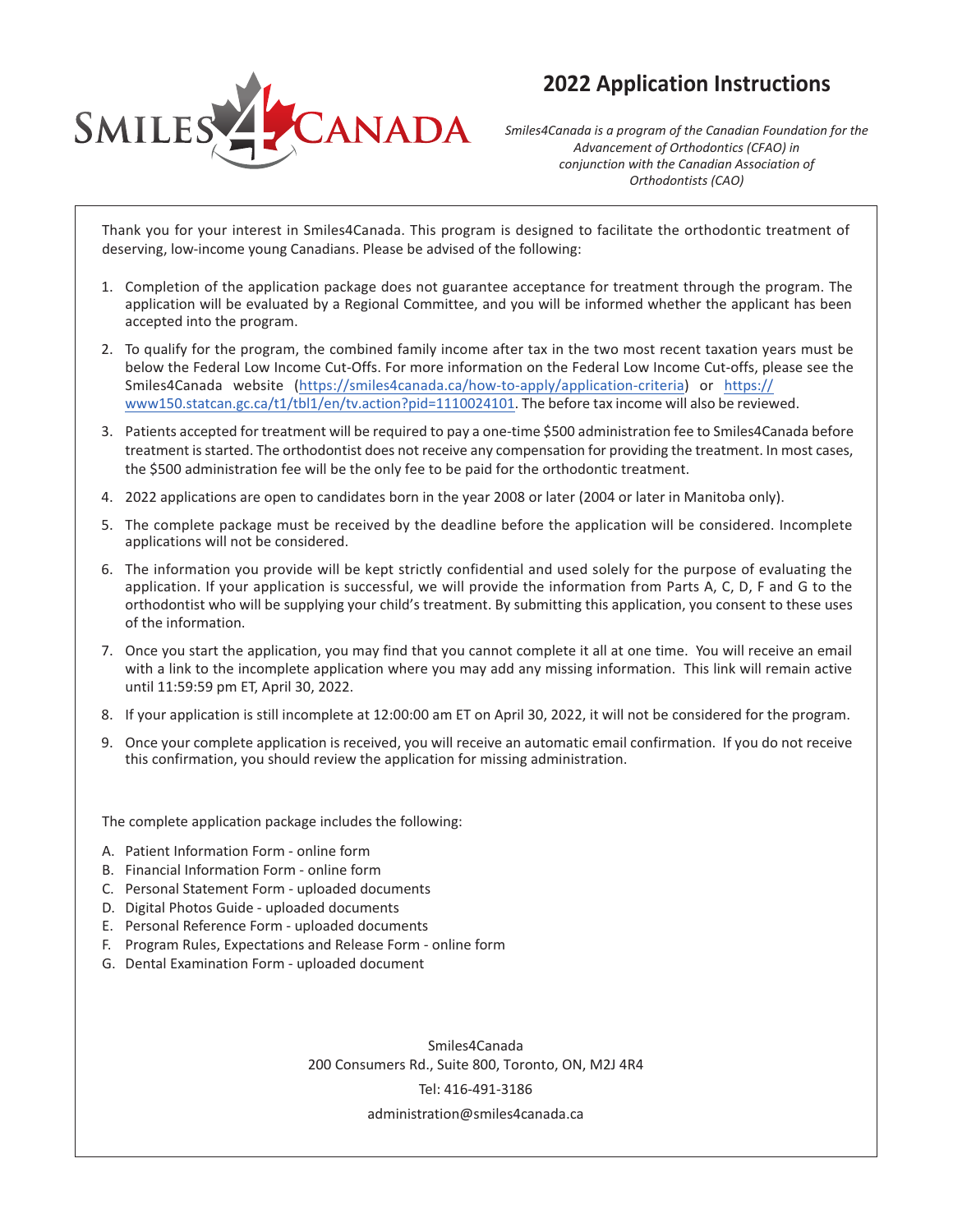## SMILES<sup>2</sup>CANADA **2022 APPLICATION INSTRUCTIONS**

## **Details of Information to be Included in the 2022 Application**

The application includes the following sections:

- **Patient Information Section:** Please provide us with your child's name, date of birth, and contact information, along with the name, relationship to the child (parent or guardian), and contact information for each of your child's parents/guardians. Contact information consists of each person's street address (including city/town, province, and postal code), telephone number, and e-mail address. This information will be used solely to allow us to contact you, the other parent(s)/guardian(s), and your child, and will be provided to your child's treating orthodontist. In this section, we also ask for some very basic information about your child: how long s/he has lived at the current address, the total number of children in his/her family, and the number of parents/guardians. This information will be used to assist us in evaluating the application and will also be shared with the treating orthodontist.
- **Financial Information Section:** Smiles4Canada is targeted at lowerincome families, specifically those whose total after-tax family income in the previous two taxation years is below the Federal Low Income Cut-Offs (LICO). To substantiate income, we require you to provide information on the income for all your child's parents/guardians by submitting a copy of the Canada Revenue Agency's Notice of Assessment and the tax returns for 2019 and 2020 for each parent/guardian. This information will be used solely to evaluate the application, and will not be shared with the treating orthodontist. The table on our website https://smiles4canada.ca/how-to-apply/application-criteria provides information on LICO. Each form should be scanned or photographed separately and uploaded to the application.
- **Personal Statement Section:** We want your child's treatment to be successful, and an important part of that success is his/her motivation – the more emotional investment your child has in the treatment, the greater the likelihood s/he will work cooperatively with the orthodontist and see it through to completion. In this form, we ask your child to share with us his/her reasons for receiving treatment, his/her goals for the treatment, and the steps s/he is prepared to take to ensure the treatment is successful. This is a letter, no more than a page long; it should be scanned or photographed and uploaded to the application. We may also accept video testimonials from your child.
- **Digital Photos:** To help us evaluate the severity of your child's dental problems, we require you to send us at least 6 specific digital pictures; you are welcome to send more, but we need these 6 in order to determine the need and the amount of work to be done. Photos taken with phone cameras are acceptable as long as they are clear (not blurry) and well-lit. Photos must be uploaded to the application. This information will be used as part of the evaluation process, and will also be provided to the treating orthodontist. **\*NOTE: We will NOT** accept printed or non-digital pictures. Dental x-rays or orthodontic scans are not necessary.
- **Personal Reference Form:** The personal reference helps us assess your child's motivation, general character, and willingness to persevere and cooperate with a long treatment process. The reference must be from an adult who is not related to your child, but who knows him/her well. This might be a teacher, principal, coach, social worker, pediatrician, family doctor, or religious leader. The reference should be scanned or photographed and uploaded to the application. This information will be used in evaluating the application, but will not be shared with the treating orthodontist.
- **• Program Rules, Expectations and Release Form:** This section consists of seventeen (17) separate points to which you must agree in order for us to consider the application. You should signify your agreement by initialing each point, and signing and dating the form at the bottom. These points establish what you can expect from the treatment, what the treating orthodontist expects of your child, and the consequences if you or your child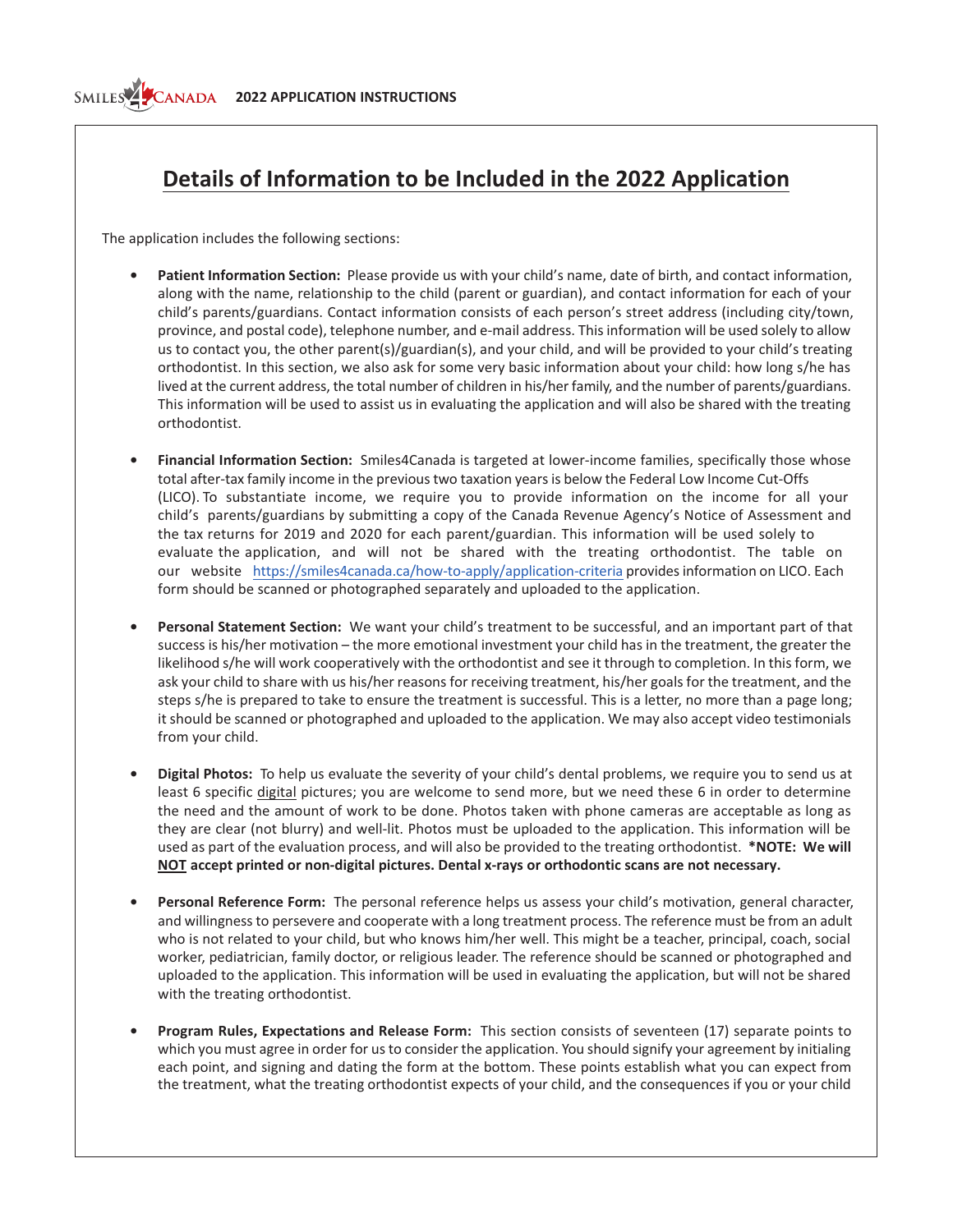## **2022 APPLICATION INSTRUCTIONS**

do not comply with the expectations. There is also important information on confidentiality of information, including the disclosure of financial and health information to the Regional Committee that reviews the application, and to the CFAO. You should read and understand all these points before initialing and signing.

This part of the application also constitutes an agreement between you, CFAO/Smiles4Canada, and the treating orthodontist. In it, you agree to ensure your child keeps his/her teeth clean, maintains his/her oral health, complies with the orthodontic treatment (including keeping all appointments, wearing retainers and rubber bands(if necessary, and has any additional dental work that may be necessary. It also specifies what is included in the treatment, and what you might have to pay for separately.

**• Dental Examination Form:** To undertake your child's treatment, we need to have a good understanding of his/her current and past dental health and his/her commitment to dental care. We require the child's general dentist to complete this form and share some basic dental health information with us, as well as her/his opinion of your child's orthodontic needs (Please note: your dentist may charge for the completion of this form). It will also be shared with the treating orthodontist. The form should be scanned or photographed and uploaded to the application.

Please make sure that all forms and photographs are clear, well-lit, not blurry, and can be easily viewed/read on a screen.

If you have any questions about the form, please contact us by e-mail at administration@smiles4canada.ca or by telephone at 416-491-3186.

**Application Deadline: April 30, 2022, 11:59 pm ET**